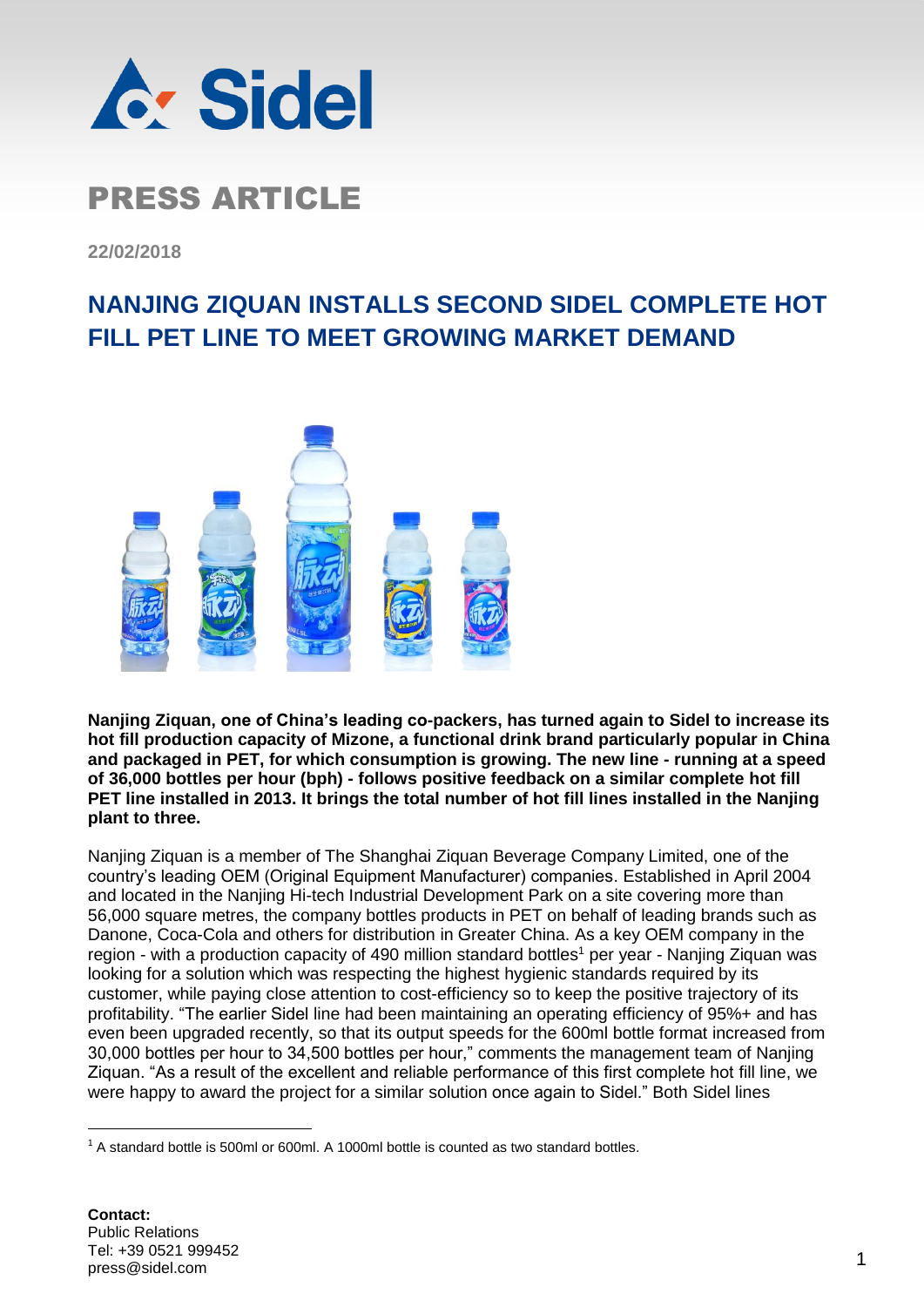

comprise a Sidel SBO Heat Resistant blower with 20 blowing stations, Sidel Matrix™ SF700 hot filler, conveyors, labeller and packer. They strengthen the installed base of hot fill complete lines in the Nanjing Ziquan plant and increase production capacity of Mizone in PET bottles.

Another key factor driving the supplier's choice was the reputation built by Sidel in China in terms of hygienic design and food safety. Helped by the company's success with aseptic production, it established Sidel's credentials and helped to strengthen its credibility in undertaking other complex applications such as hotfill. Sidel counts on 45 years of hotfilling experience, with more than 1,000 proven hotfill solutions installed worldwide. "Sidel's expertise in PET packaging and its extensive experience in hotfill applications were decisive drivers in our choice of supplier for this new line," states the management team of Nanjing Ziquan. "And having previously had success with Sidel HR blowers on seven lines at our other sites, simply reinforced our belief in Sidel's capabilities of handling the new Mizone line at Nanjing Ziquan," the team adds. The Sidel HR blowers allows management of the complexities typically associated with hotfill production, such as the collapsing of packages, as well as the definition of the most-adapted process possible to ensure bottle quality.

In 2013, when Nanjing Ziquan installed the first Sidel complete hotfill PET line - which featured the very first Sidel Matrix hot filler ever in Greater China - the functional drinks market was significantly increasing. Not surprisingly the first line was installed to increase production capacity for the copacker, and the most recent line was intended to meet the continuing market growth in Greater China for functional drinks, forecast at a CAGR (compound annual growth rate) of 15% from 2016- 2020<sup>2</sup>. This second Sidel line, used exclusively to bottle the Mizone functional drink, was installed in anticipation of substantial market growth for the product. The Sidel Matrix hotfiller, the SF700, featured by the second line, offers the highest standards of hygiene and operational reliability during filling. As such, it meets the production demands of a variety of beverages, such as teas, isotonics and juices, with or without pulps or particles - in formats to match production needs. Its electronic filling valves guarantee precise filling volumes while minimising product waste. To avoid contamination, there is no contact between the filling valve and the bottle neck and all components coming into contact with the product are made from stainless steel 316L. These contactless filling valves, together with the design of the hotfiller, optimise product safety throughout the entire packaging process.

The Nanjing Ziquan management team concludes: "By taking a holistic view of the production line and giving us a complete customised solution, Sidel has helped us to optimise uptime and operating costs."

<sup>2</sup> Euromonitor

<u>.</u>

**Contact:** Public Relations Tel: +39 0521 999452 nei. +59 002 i 999402<br>press@sidel.com 2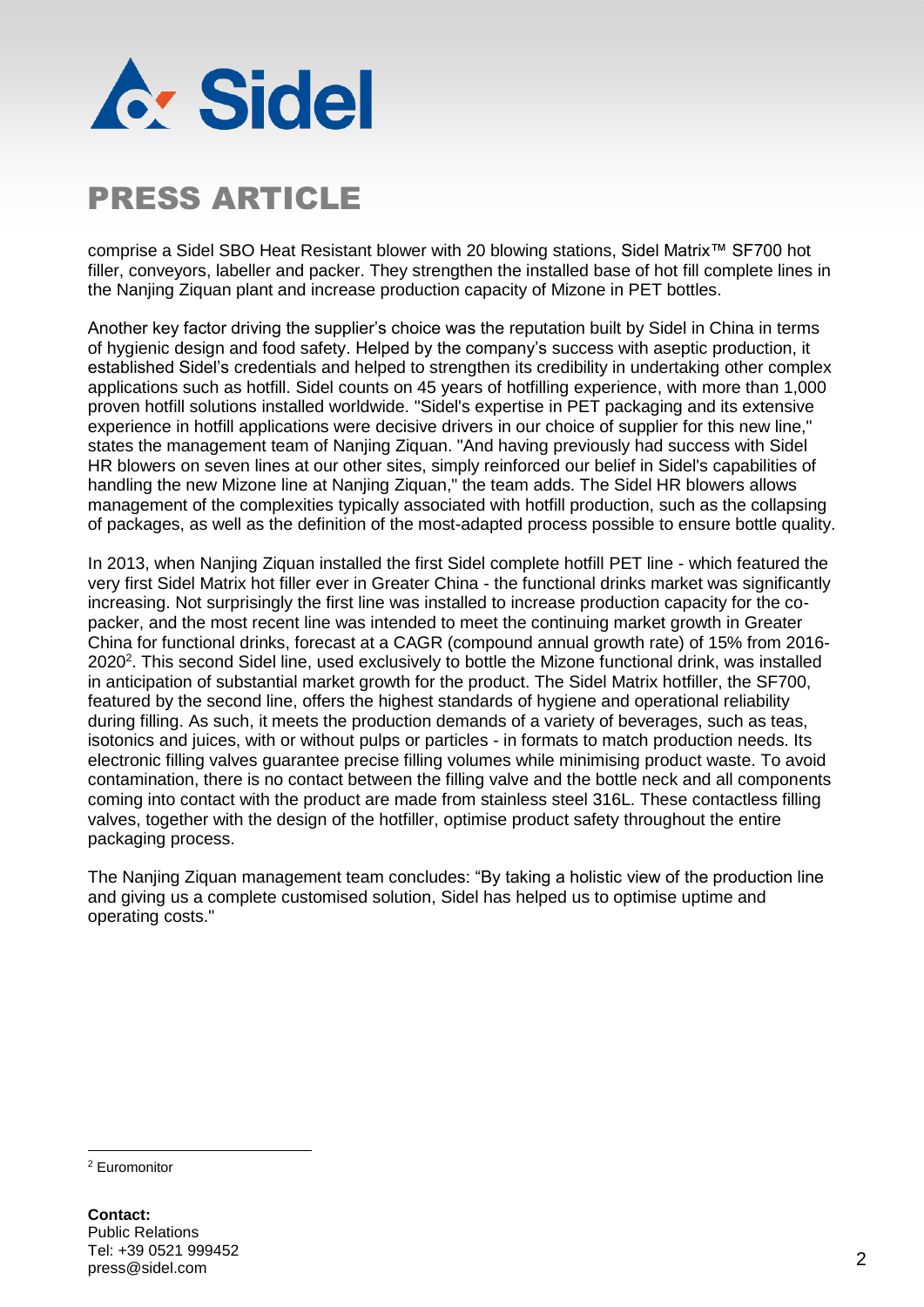



Editors Note: The images within this document are for illustrative purposes only and should not be used for reproduction. If high resolution copies are not attached with the document, please contact Katherina Riesner at F&H Porter Novelli for copies – see contact details below.

----------------------------------- For editorial, advertising and sponsorship enquiries please contact: F&H Porter Novelli Katherina Riesner, Junior Consultant Tel: +49 (89) 12175-180 Email: [sidel@fundh.de](mailto:sidel@fundh.de)

For any other enquiries, please contact: Sidel Group Lucia Freschi, Public Relations Manager Tel: +39 0521 999452/Cell: +39 3472632237 Email: [lucia.freschi@sidel.com](mailto:lucia.freschi@sidel.com)